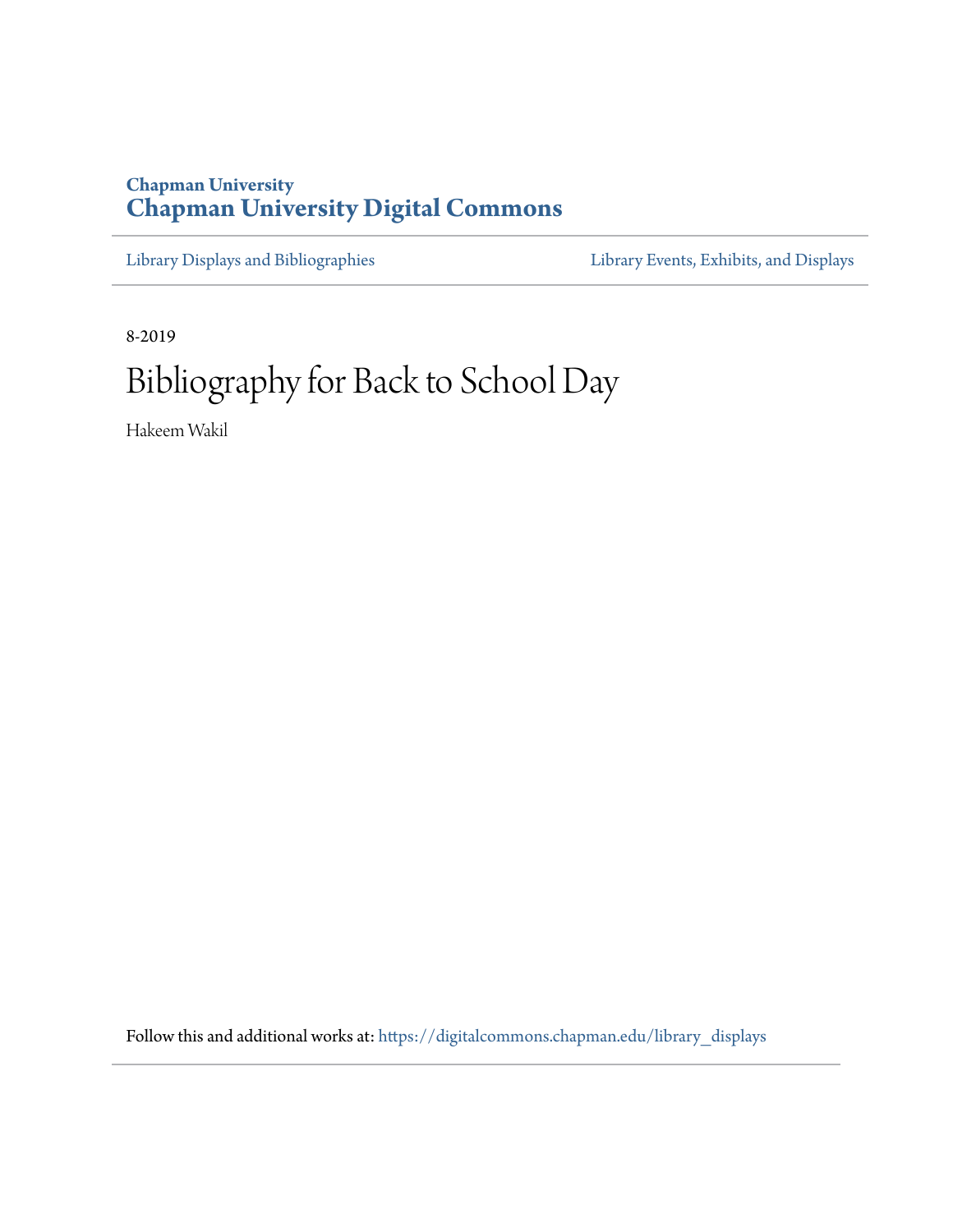# *Back to School*

*An informative display to help with college success Curated by Hakeem Wakil, -20*

### *Americans by heart : undocumented Latino students and the promise of higher education* William Pérez

Call Num: LC2670.6 .P47 2012 3<sup>rd</sup> Floor Education Library

### *Becoming a critical thinker : a user friendly manual*

Call Num: LB2395.35 .D54 2001 Sherry Diestler 3<sup>rd</sup> Floor Education Library

### *Black American students in an affluent suburb : a study of academic disengagement*

Call Num: LC2771 .O43 2003 John U. Ogbu 3<sup>rd</sup> Floor Education Library

### *Black women's mental health : balancing strength and vulnerability*

Stephanie Y. Evans Call Num: RC451.4.W6 B53 2017 3<sup>rd</sup> Floor Education Library

# *Challenging and supporting the first-year student : a handbook for improving the first year of*

*college* M. Lee Upcraft Call Num: LB2343.3 .U63 2005 3<sup>rd</sup> Floor Education Library

*Cognitive behavioral therapy in schools : a tiered approach to youth mental health services* Linda M. Raffaele Mendez Call Num: LB3430 .R34 2017 3<sup>rd</sup> Floor Education Library

#### *College knowledge : what it really takes for students to succeed*

David T. Conley Call Num: LB2343.32 .C66 2005 3<sup>rd</sup> Floor Education Library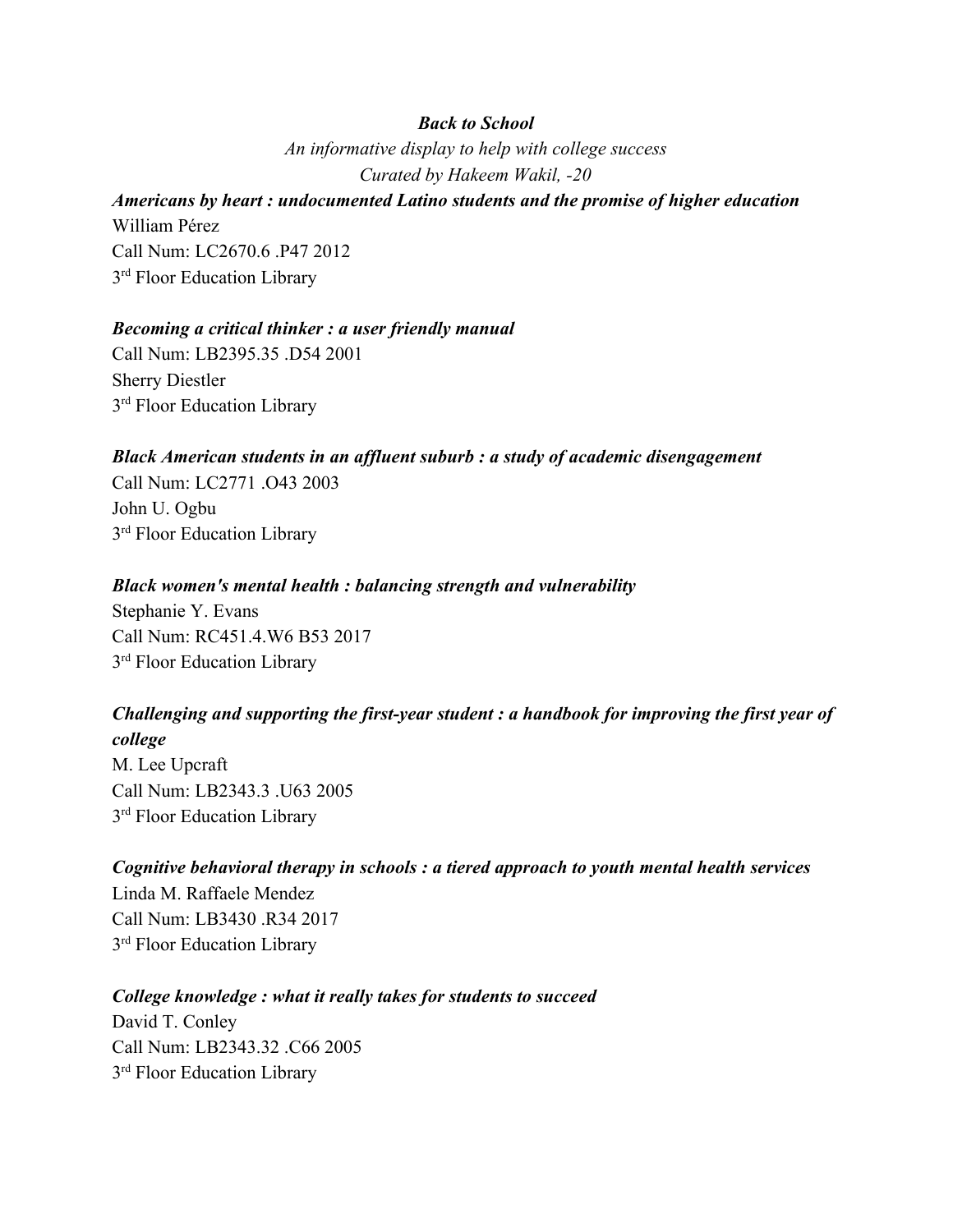*Connecting in college : how friendship networks matter for academic and social success / Janic* Janice M McCabe Call Num: LB3607 .M33 2016 3<sup>rd</sup> Floor Education Library

*Creating inclusion and well-being for marginalized students : whole-school approaches to supporting children's grief, loss, and trauma* Linda Goldman Call Num: LB3430 .C73 2017 3<sup>rd</sup> Floor Education Library

# *Critical issues in school-based mental health : evidence-based research, practice, and intervention* David Neil Miller Call Num: LB3430 .C75 2016 3<sup>rd</sup> Floor Education Library

*Empowering young Black males, III : a systematic modular training program for Black male children and adolescents* Courtland C. Lee Call Num: LC2731 .L44 2005 3<sup>rd</sup> Floor Education Library

#### *Financial basics : a money-management guide for students*

Susan Knox. Call Num: LB2343.32 .K66 2004 3<sup>rd</sup> Floor Education Library

#### *Fostering emotional well-being in the classroom*

Randy M. Page, Tana S. Page Call Num: LB3430 .P34 2003 3<sup>rd</sup> Floor Education Library

#### *Higher education and Silicon Valley : connected but conflicted*

W. Richard Scott Call Num: LC1087.3.C2 S36 2017 3<sup>rd</sup> Floor Education Library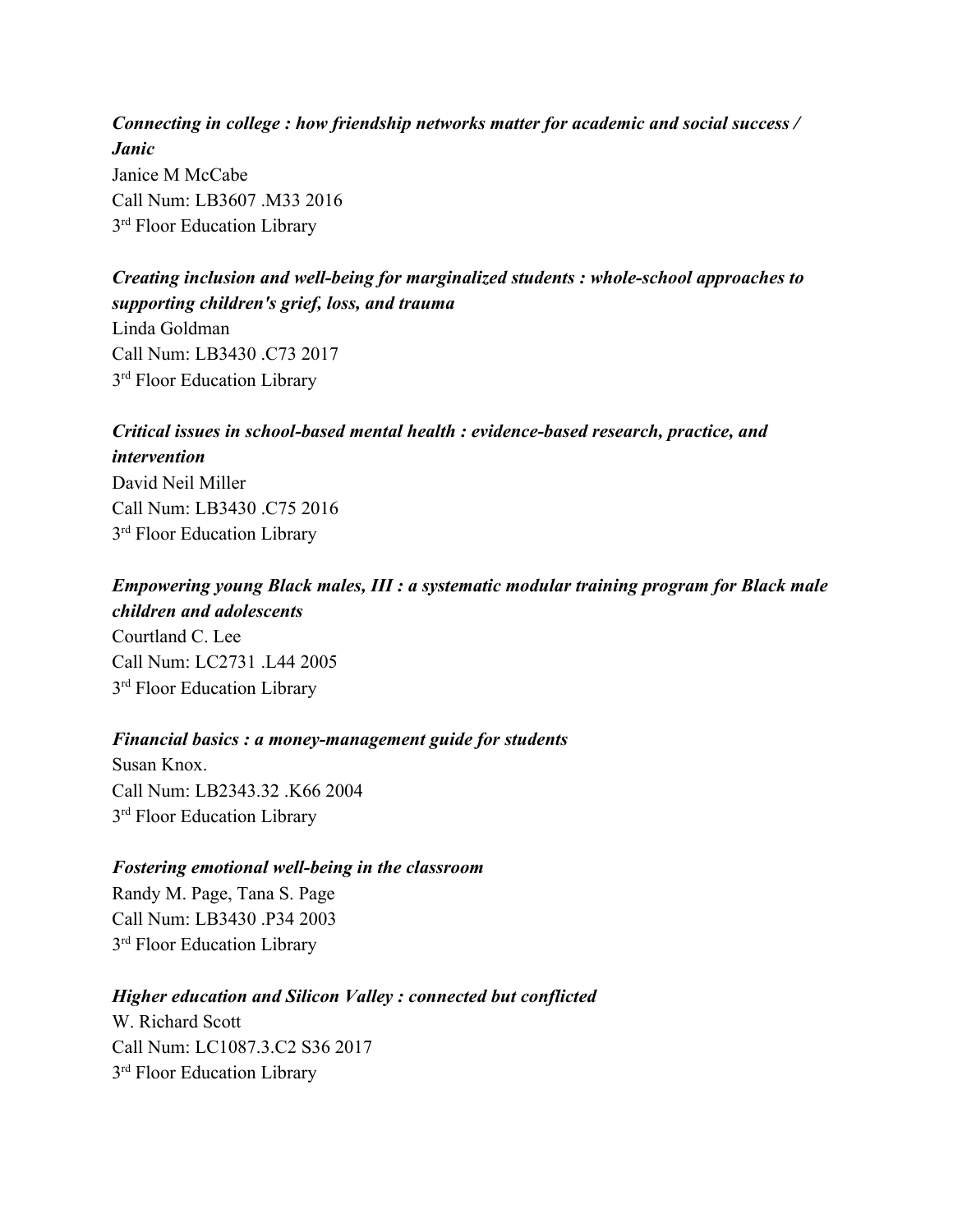# *How colleges change : understanding, leading, and enacting change*

Adrianna Kezar Call Num: LB2341 .K4525 2014 3<sup>rd</sup> Floor Education Library

### *How to take an exam- and remake the world*

Bertell Ollman Call Num: LB2366 .O66 2001 3<sup>rd</sup> Floor Education Library

## *How to write a better thesis*

David Evans and Paul Gruba. Call Num: LB2369 E92 2002 3<sup>rd</sup> Floor Education Library

# *A long way to go : conversations about race by African American faculty and graduate students* Darrell Cleveland Call Num: LC2781.5 .L67 2004 3<sup>rd</sup> Floor Education Library

# *Mental health in schools : engaging learners, preventing problems, and improving schools* Howard S. Adelman, Linda Taylor Call Num: LB3430 .A34 2010 3<sup>rd</sup> Floor Education Library

# *Orientation to college learning*

Dianna L. Van Blerkom. Call Num: LB2343.3 .V36 2013 c.2 3<sup>rd</sup> Floor Education Library

# *Preparing students for college and careers : theory, measurement, and educational practice*

Katie Larsen McClarty Call Num: LB2351.2 .P74 2018 3<sup>rd</sup> Floor Education Library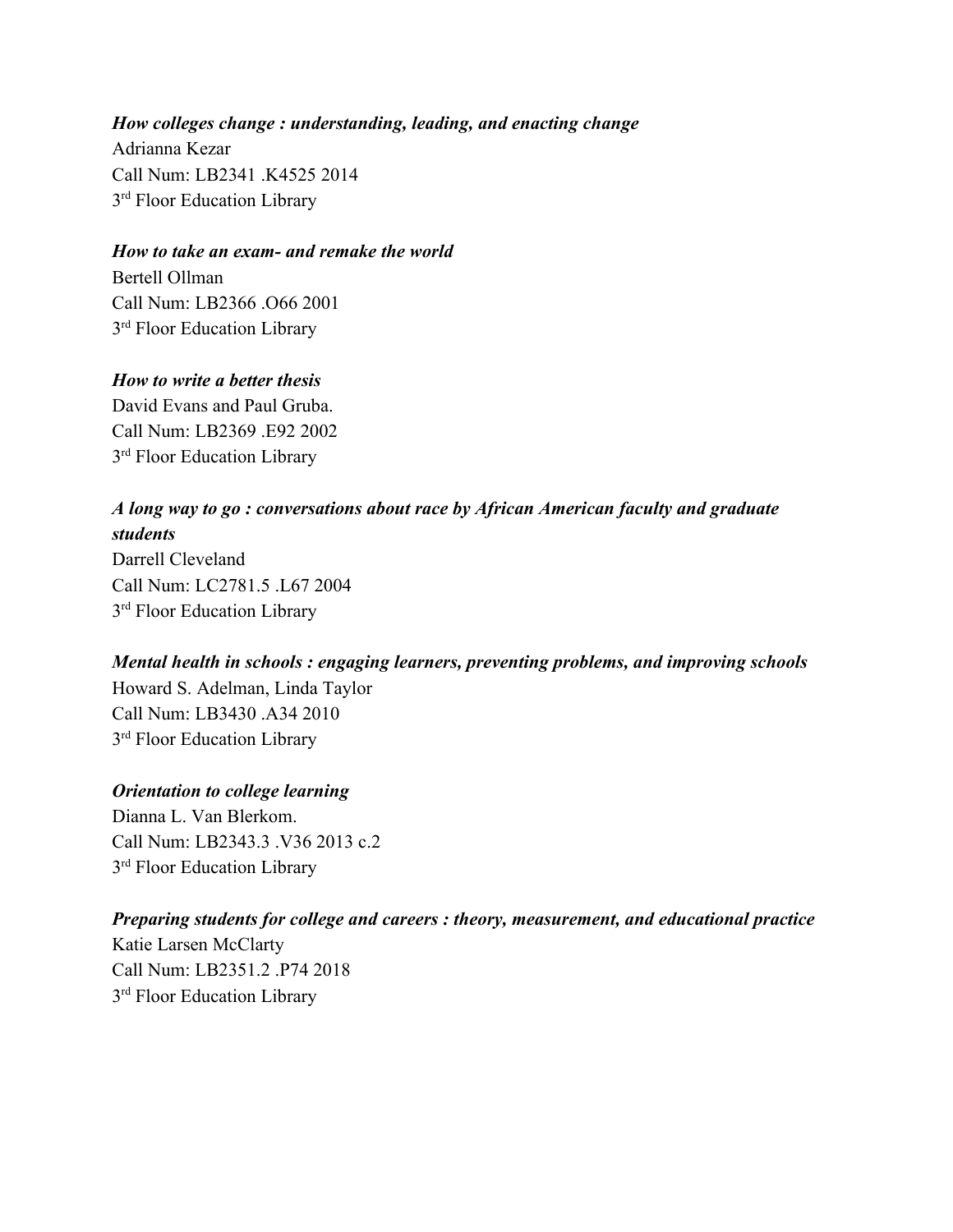### *The role of the library in the first college year*

Larry L. Hardesty Call Num: Z711.25.C65 R65 2007 3<sup>rd</sup> Floor Education Library

### *Routledge handbook of physical activity and mental health*

Panteleimon Ekke Call Num: QP301 .R693 2013 3<sup>rd</sup> Floor Science & Technology Library

### *Social justice, transformation and knowledge : policy, workplace learning and skills*

James Avis Call Num: LC1043 .A95 2016 3<sup>rd</sup> Floor Education Library

## *Solution-focused brief therapy with the LGBT community : creating futures through hope and*

*resilience* Rebekka Ouer Call Num: RC451.4.G39 O94 2016 3<sup>rd</sup> Floor Education Library

### *Student leadership development through recreation and athletics*

Donald A. Stenta Call Num: LB3605 .S86 2015 3<sup>rd</sup> Floor Education Library

### *Student procrastination : seize the day and get more work done*

Michael Tefula Call Num: LB2395.4 .T44 2014 3<sup>rd</sup> Floor Education Library

### *Supporting bereaved students at school*

Jacqueline A. Brown and Shane R. Jimerson Call Num: LB3430 .S874 2017 3<sup>rd</sup> Floor Education Library